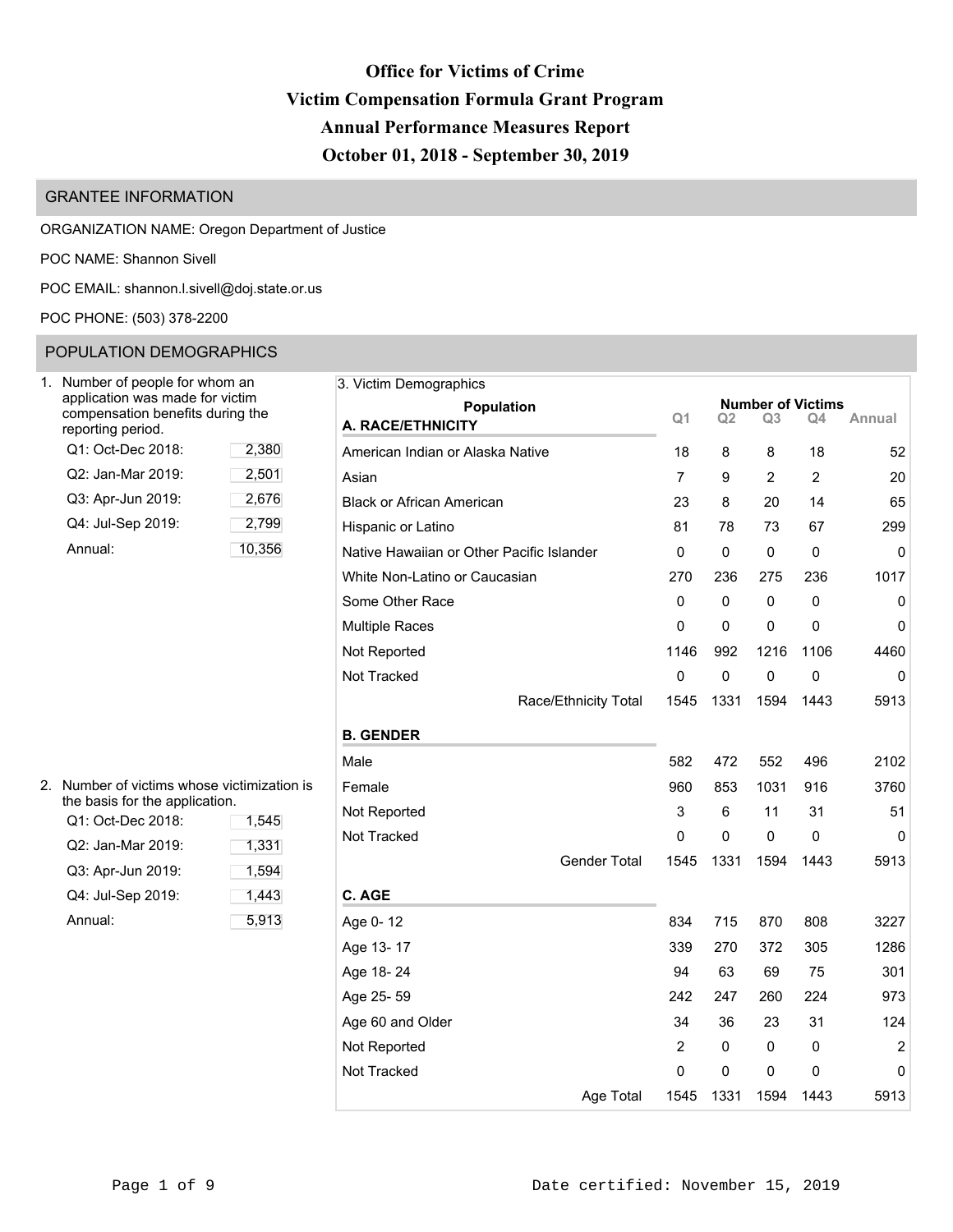# PERFORMANCE MEASURES

4. Based on your program's general procedure, indicate if

Q1: Oct-Dec 2018:

Only one application is usually counted per crime

Q2: Jan-Mar 2019:

Only one application is usually counted per crime

Q3: Apr-Jun 2019:

Only one application is usually counted per crime

Q4: Jul-Sep 2019:

Only one application is usually counted per crime

### 5. Number of new applications **received** during the reporting period

| ווט וטאטונוווע אטווטע |       |
|-----------------------|-------|
| Q1: Oct-Dec 2018:     | 1,547 |
| Q2: Jan-Mar 2019:     | 1,331 |
| Q3: Apr-Jun 2019:     | 1,596 |
| Q4: Jul-Sep 2019:     | 1,444 |
| Annual:               | 5,918 |

# 6. Number of applications **approved** during the

| reporting period. |       |
|-------------------|-------|
| Q1: Oct-Dec 2018: | 1,170 |
| Q2: Jan-Mar 2019: | 1,470 |
| Q3: Apr-Jun 2019: | 1,375 |
| Q4: Jul-Sep 2019: | 1,337 |
| Annual:           | 5,352 |
|                   |       |

## 7. Number of applications **denied/closed**. (i.e., applications that were not approved) during the reporting period.

| Q1: Oct-Dec 2018: | 73  |
|-------------------|-----|
| Q2: Jan-Mar 2019: | 104 |
| Q3: Apr-Jun 2019: | 68  |
| Q4: Jul-Sep 2019: | 138 |
| Annual:           | 383 |

# Reason(s) for denial or close status applicable for the reporting period:

| <b>Population</b>                                                                                                         |    |          |    |          | <b>Number of Victims</b><br>Q2 Q3 Q4 Annual |  |  |
|---------------------------------------------------------------------------------------------------------------------------|----|----------|----|----------|---------------------------------------------|--|--|
| A. Application not filed within time limit                                                                                | 0  | 1        | 0  | 0        | 1                                           |  |  |
| B. Failure to report to police                                                                                            | 0  | $\Omega$ | 1  | 0        | 1                                           |  |  |
| C. Failure to cooperate with law enforcement,<br>victim/witness coordinator, and/or other official<br>required by program | 4  | $\Omega$ | 2  | $\Omega$ | 6                                           |  |  |
| D. Incomplete information                                                                                                 | 0  | 13       | 1  | $\Omega$ | 14                                          |  |  |
| E. Contributory misconduct                                                                                                | 3  | 1        | 3  | 1        | 8                                           |  |  |
| F. Ineligible crime                                                                                                       | 41 | 56       | 44 | 60       | 201                                         |  |  |
| G. Ineligible application                                                                                                 | 7  | 5        | 7  | 8        | 27                                          |  |  |
| Other                                                                                                                     | 18 | 28       | 10 | 69       | 125                                         |  |  |
| Denial explanation:                                                                                                       |    |          |    |          |                                             |  |  |
| Qtr 1: Duplicate application, Failure to respond to request, lack of<br>evidence                                          |    |          |    |          |                                             |  |  |
| Qtr 2: Claim withdrawn, Reconsideration denied, wrongful act,<br>duplicate claim                                          |    |          |    |          |                                             |  |  |
| Qtr 3: Wrongful Act, Withdrawn, duplicate claim, lack of evidence                                                         |    |          |    |          |                                             |  |  |
| Qtr 4: Claim withdrawn, Reconsideration denied, lack of evidence,<br>Wrongful Act, Duplicate claim, no signature          |    |          |    |          |                                             |  |  |

8. Number of applications received for Sexual Assault Forensic Examinations during the reporting period

| Q1: Oct-Dec 2018: | 241   |
|-------------------|-------|
| Q2: Jan-Mar 2019: | 271   |
| Q3: Apr-Jun 2019: | 345   |
| Q4: Jul-Sep 2019: | 296   |
| Annual:           | 1,153 |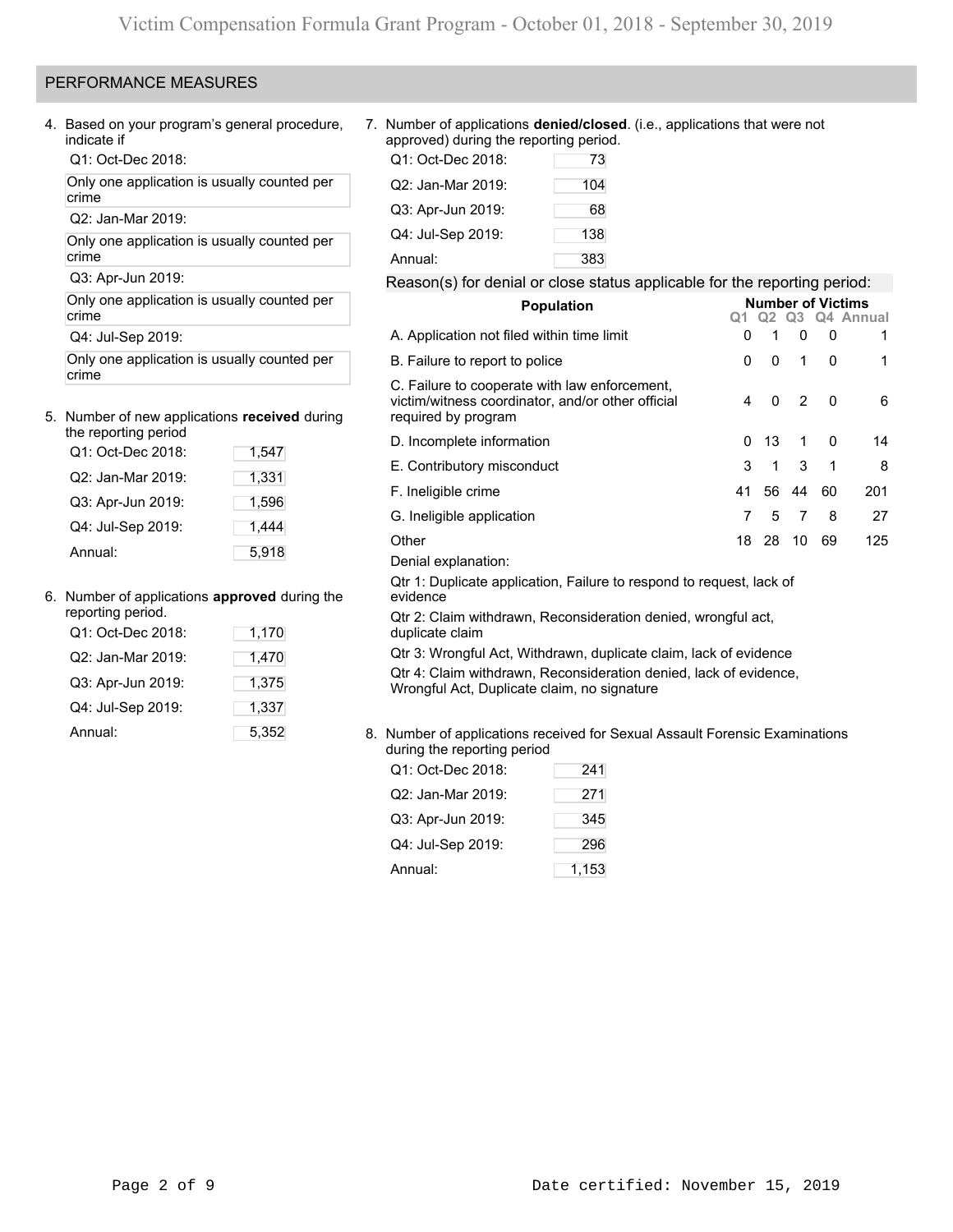| PAYMENT STATISTICS BY CRIME TYPE<br>Qtr:1                                                                                  |                                                                                                     |                      |                   |                                       |                                       |                                              |               |            |                         |                                        |         |                            |                                                    |                                                                                                                                                     |                |                                                                                                                                                                                 |                                                                                                                              |                                                                                                        |
|----------------------------------------------------------------------------------------------------------------------------|-----------------------------------------------------------------------------------------------------|----------------------|-------------------|---------------------------------------|---------------------------------------|----------------------------------------------|---------------|------------|-------------------------|----------------------------------------|---------|----------------------------|----------------------------------------------------|-----------------------------------------------------------------------------------------------------------------------------------------------------|----------------|---------------------------------------------------------------------------------------------------------------------------------------------------------------------------------|------------------------------------------------------------------------------------------------------------------------------|--------------------------------------------------------------------------------------------------------|
|                                                                                                                            |                                                                                                     |                      |                   |                                       |                                       | <b>EXPENSE TYPES PAID (in dollars)</b>       |               |            |                         |                                        |         |                            |                                                    |                                                                                                                                                     |                | <b>TYPES OF VICTIMIZATIONS</b><br><b>RELATED TO A CRIME TYPE</b>                                                                                                                |                                                                                                                              |                                                                                                        |
| <b>TYPES OF CRIME</b>                                                                                                      | During<br>iod<br>al Number of<br>plications Paid I<br>· Reporting Peri<br>Total<br>Applic<br>the Re | Crime Scene Clean Up | Care<br>Dependent | Support<br>nomic<br>$\overline{E}$ co | <b>Burial</b><br>Funeral <sup>l</sup> | except<br>Medical/Dental (<br>mental health) | Mental Health | Relocation | Services<br>Replacement | Forensic<br>Assault<br>Sexual<br>Exams | Travel  | explain)<br>(plea<br>Other | δ<br>- ഗ<br>£<br><b>b</b><br>Paid<br>Total<br>Type | f Applications<br>b Bullying that<br>I During the<br>Period<br>ber of<br>ted to I<br>Paid I<br>nting F<br>Number<br>Related<br>were Pai<br>Reportin |                | cations<br>$\overline{f}$<br>$\overline{a}$<br>r Applica<br>Elder<br>glect the<br>During 1<br>Period<br>599<br>Number of<br>Related to<br>Abuse/New<br>Were Paid<br>Reporting I | Applications<br>Hate Crimes<br>t were Paid During<br>Reporting Period<br>$\frac{1}{6}$<br>Number<br>Related<br>$\frac{1}{2}$ | Number of Applications<br>Related to Mass<br>Violence that were<br>Paid During the<br>Reporting Period |
| Arson                                                                                                                      |                                                                                                     | <b>NA</b>            | <b>NA</b>         | \$0                                   | \$0                                   | \$18,041                                     | \$0           | <b>NA</b>  | <b>NA</b>               |                                        | \$0     | \$0                        | \$18,041                                           | <b>NT</b>                                                                                                                                           | $\overline{0}$ | $\mathbf 0$                                                                                                                                                                     | $\overline{0}$                                                                                                               | $\overline{0}$                                                                                         |
| Assault                                                                                                                    | 625                                                                                                 | <b>NA</b>            | <b>NA</b>         | \$128,785                             | \$0                                   | \$218,318                                    | \$22,648      | <b>NA</b>  | <b>NA</b>               |                                        | \$676   | \$212                      | \$370,639                                          | <b>NT</b>                                                                                                                                           | 218            | 0                                                                                                                                                                               | 0                                                                                                                            | $\overline{0}$                                                                                         |
| Burglary                                                                                                                   |                                                                                                     |                      |                   |                                       |                                       |                                              |               |            |                         |                                        |         |                            |                                                    |                                                                                                                                                     |                |                                                                                                                                                                                 |                                                                                                                              |                                                                                                        |
| <b>Child Physical Abuse/Neglect</b>                                                                                        | 154                                                                                                 | <b>NA</b>            | <b>NA</b>         | \$600                                 | \$4.495                               | \$38,711                                     | \$9,076       | <b>NA</b>  | <b>NA</b>               |                                        | \$435   | \$612                      | \$53,929                                           | <b>NT</b>                                                                                                                                           | 18             |                                                                                                                                                                                 | $\overline{0}$                                                                                                               | $\overline{0}$                                                                                         |
| Child Pornography                                                                                                          |                                                                                                     |                      |                   |                                       |                                       |                                              |               |            |                         |                                        |         |                            |                                                    |                                                                                                                                                     |                |                                                                                                                                                                                 |                                                                                                                              |                                                                                                        |
| Child Sexual Abuse                                                                                                         | 384                                                                                                 | <b>NA</b>            | <b>NA</b>         | \$0                                   | \$0                                   | \$11,666                                     | \$34,179      | <b>NA</b>  | <b>NA</b>               | \$54,250                               | \$0     | \$0                        | \$100,095                                          | <b>NT</b>                                                                                                                                           | 229            |                                                                                                                                                                                 | $\overline{0}$                                                                                                               | $\overline{0}$                                                                                         |
| <b>DUI/DWI</b>                                                                                                             | 31                                                                                                  | <b>NA</b>            | <b>NA</b>         | \$3,814                               | \$20,807                              | \$4,066                                      | \$2,750       | <b>NA</b>  | NA                      |                                        | \$0     | \$0                        | \$31,437                                           | <b>NT</b>                                                                                                                                           | $\overline{0}$ | 0                                                                                                                                                                               | $\overline{0}$                                                                                                               | $\mathbf 0$                                                                                            |
| <b>Fraud/Financial Crimes</b>                                                                                              |                                                                                                     |                      |                   |                                       |                                       |                                              |               |            |                         |                                        |         |                            |                                                    |                                                                                                                                                     |                |                                                                                                                                                                                 |                                                                                                                              |                                                                                                        |
| Homicide                                                                                                                   | 98                                                                                                  | <b>NA</b>            | <b>NA</b>         | \$9,799                               | \$97,770                              | \$1,770                                      | \$10,220      | <b>NA</b>  | <b>NA</b>               |                                        | \$5,715 | \$0                        | \$125,274                                          | <b>NT</b>                                                                                                                                           | 15             | $\overline{0}$                                                                                                                                                                  | $\overline{0}$                                                                                                               | $\overline{0}$                                                                                         |
| Human Trafficking                                                                                                          |                                                                                                     |                      |                   |                                       |                                       |                                              |               |            |                         |                                        |         |                            |                                                    |                                                                                                                                                     |                |                                                                                                                                                                                 |                                                                                                                              |                                                                                                        |
| Kidnapping                                                                                                                 | 6                                                                                                   | <b>NA</b>            | <b>NA</b>         | \$0                                   | \$0                                   | \$1,566                                      | \$1,150       | <b>NA</b>  | <b>NA</b>               |                                        | \$0     | \$0                        | \$2,716                                            | <b>NT</b>                                                                                                                                           | $\overline{2}$ | $\overline{0}$                                                                                                                                                                  | $\overline{0}$                                                                                                               | $\overline{0}$                                                                                         |
| <b>Other Vehicular Crimes</b>                                                                                              | 30                                                                                                  | <b>NA</b>            | <b>NA</b>         | \$6,986                               | \$10,000                              | \$5,853                                      | \$241         | <b>NA</b>  | NA                      |                                        | \$0     | \$0                        | \$23,080                                           | <b>NT</b>                                                                                                                                           | $\overline{0}$ | $\overline{0}$                                                                                                                                                                  | $\mathbf 0$                                                                                                                  | $\overline{0}$                                                                                         |
| Robbery                                                                                                                    | 8                                                                                                   | <b>NA</b>            | <b>NA</b>         | \$2,156                               | \$0                                   | \$1,103                                      | \$0           | <b>NA</b>  | <b>NA</b>               |                                        | \$0     | \$0                        | \$3,259                                            | <b>NT</b>                                                                                                                                           | $\overline{0}$ | $\overline{0}$                                                                                                                                                                  | $\overline{0}$                                                                                                               | $\overline{0}$                                                                                         |
| Sexual Assault                                                                                                             | 79                                                                                                  | <b>NA</b>            | <b>NA</b>         | \$3,641                               | \$0                                   | \$6,401                                      | \$6,383       | <b>NA</b>  | <b>NA</b>               | \$107,481                              | \$147   | \$0                        | \$124,053                                          | <b>NT</b>                                                                                                                                           | 9              | $\overline{0}$                                                                                                                                                                  | $\overline{0}$                                                                                                               | $\overline{0}$                                                                                         |
| Stalking                                                                                                                   | 5                                                                                                   | NA                   | <b>NA</b>         | \$0                                   | \$0                                   | \$0                                          | \$558         | <b>NA</b>  | <b>NA</b>               |                                        | \$0     | \$0                        | \$558                                              | <b>NT</b>                                                                                                                                           | $\overline{0}$ | $\overline{0}$                                                                                                                                                                  | $\overline{0}$                                                                                                               | $\overline{0}$                                                                                         |
| Terrorism                                                                                                                  |                                                                                                     |                      |                   |                                       |                                       |                                              |               |            |                         |                                        |         |                            |                                                    |                                                                                                                                                     |                |                                                                                                                                                                                 |                                                                                                                              |                                                                                                        |
| Total                                                                                                                      | 1,427                                                                                               | <b>NA</b>            | <b>NA</b>         | \$155.781                             | \$133,072                             | \$307,495                                    | \$87,205      | <b>NA</b>  | <b>NA</b>               | \$161,731                              | \$6,973 | \$824                      | \$853,081                                          | <b>NT</b>                                                                                                                                           | 491            | $\overline{0}$                                                                                                                                                                  | $\overline{0}$                                                                                                               | $\overline{0}$                                                                                         |
| * Other expense explanations<br>Occupational Therapy<br>Assault<br>Child Physical<br>Occupational Therapy<br>Abuse/Neglect |                                                                                                     |                      |                   |                                       |                                       |                                              |               |            |                         |                                        |         |                            |                                                    |                                                                                                                                                     |                |                                                                                                                                                                                 |                                                                                                                              |                                                                                                        |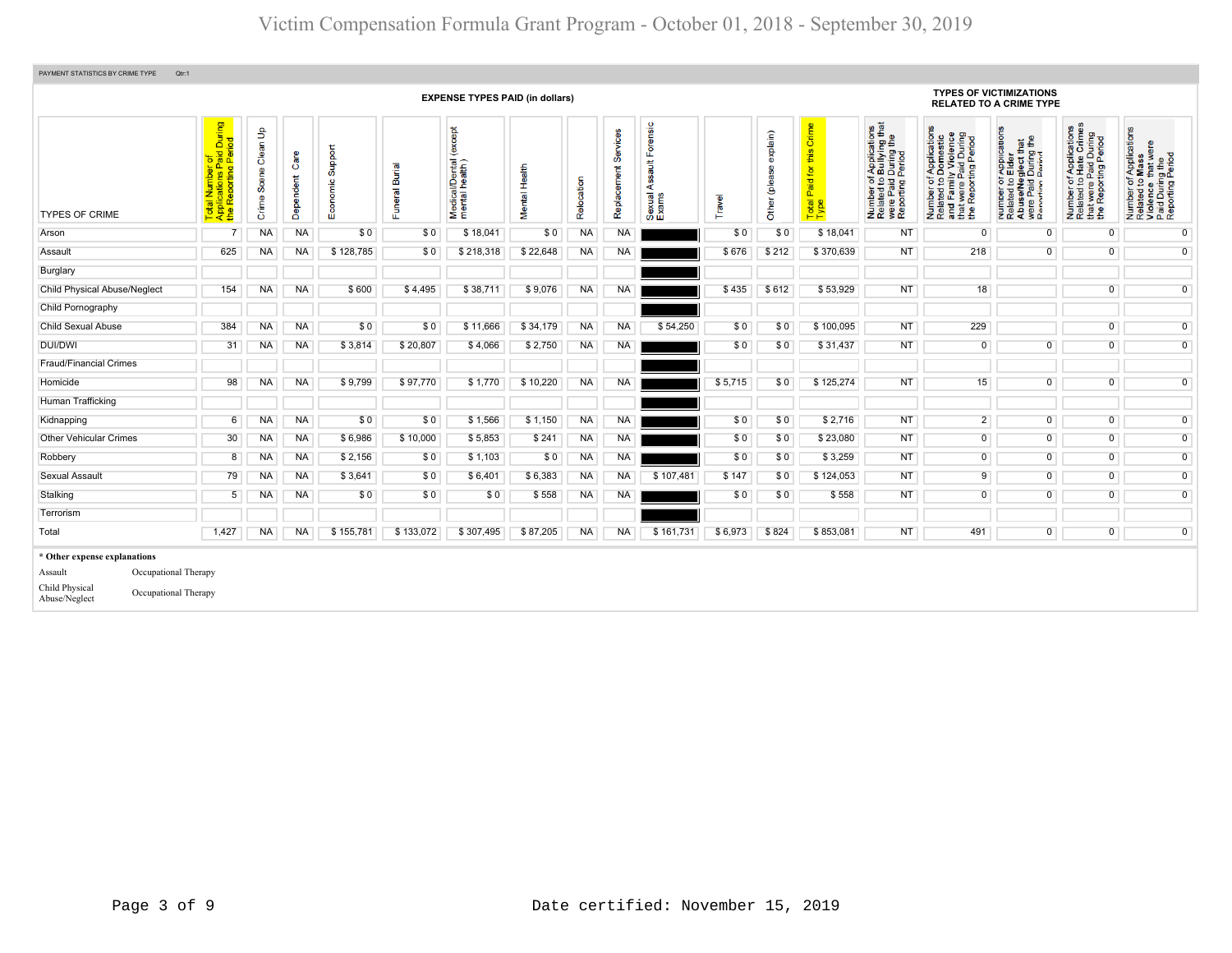| PAYMENT STATISTICS BY CRIME TYPE<br>Qtr:2                                                                                                   |                                                                                                                                      |                            |                   |                                                                                      |                          |                                            |               |            |                         |                                        |         |                           |                                            |                                                                                                                                          |                                                                                                                       |                                                                                                                                                                                        |                                                                                                                         |                                                                                                                                       |
|---------------------------------------------------------------------------------------------------------------------------------------------|--------------------------------------------------------------------------------------------------------------------------------------|----------------------------|-------------------|--------------------------------------------------------------------------------------|--------------------------|--------------------------------------------|---------------|------------|-------------------------|----------------------------------------|---------|---------------------------|--------------------------------------------|------------------------------------------------------------------------------------------------------------------------------------------|-----------------------------------------------------------------------------------------------------------------------|----------------------------------------------------------------------------------------------------------------------------------------------------------------------------------------|-------------------------------------------------------------------------------------------------------------------------|---------------------------------------------------------------------------------------------------------------------------------------|
|                                                                                                                                             |                                                                                                                                      |                            |                   |                                                                                      |                          | <b>EXPENSE TYPES PAID (in dollars)</b>     |               |            |                         |                                        |         |                           |                                            |                                                                                                                                          | <b>TYPES OF VICTIMIZATIONS</b><br><b>RELATED TO A CRIME TYPE</b>                                                      |                                                                                                                                                                                        |                                                                                                                         |                                                                                                                                       |
| <b>TYPES OF CRIME</b>                                                                                                                       | of<br>Paid During<br>  Period<br>al Number o<br>plications Pa<br>Reporting F<br>$\overline{\mathbf{a}}$<br>Late<br>4<br><sub>1</sub> | Clean Up<br>Scene<br>Crime | Care<br>Dependent | Support<br>Economic                                                                  | <b>Burial</b><br>Funeral | except<br>Medical/Dental<br>mental health) | Mental Health | Relocation | Services<br>Replacement | Forensic<br>Assault<br>Sexual<br>Exams | Travel  | explain)<br>Other (please | Crime<br>this<br>Paid for<br>Total<br>Type | of Applications<br>o Bullying that<br>I During the<br>I Period<br>ចំ ខ <u>ថ</u><br>Number of<br>Related to<br>were Paid I<br>Reporting F | Number of Applications<br>Related to Domestic<br>and Family Violence<br>that were Paid During<br>the Reporting Period | cations<br>that<br>g the<br>glect th<br>During<br>Period<br>ಕ<br><b>Appli</b><br>Eldei<br>59<br>se/Ne<br>Paid<br>rting<br>Number<br>Related<br>த உ<br>å<br>$\frac{1}{2}$ $\frac{1}{2}$ | of Applications<br>to Hate Crimes<br>at were Paid During<br>Beporting Period<br>Ε.<br>Number<br>Related<br>the <b>i</b> | r of Applications<br>to Mass<br>Number of Application<br>Related to Mass<br>Violence that were<br>Paid During the<br>Reporting Period |
| Arson                                                                                                                                       | $\overline{1}$                                                                                                                       | <b>NA</b>                  | <b>NA</b>         | \$0                                                                                  | \$1,695                  | \$0                                        | \$0           | <b>NA</b>  | \$0                     |                                        | \$0     | \$0                       | \$1,695                                    | <b>NT</b>                                                                                                                                | -1                                                                                                                    | $\overline{0}$                                                                                                                                                                         | $\overline{0}$                                                                                                          | $\overline{0}$                                                                                                                        |
| Assault                                                                                                                                     | 625                                                                                                                                  | <b>NA</b>                  | <b>NA</b>         | \$110,054                                                                            | \$0                      | \$298,069                                  | \$24,899      | <b>NA</b>  | \$0                     |                                        | \$1,423 | \$4,900                   | \$439,345                                  | <b>NT</b>                                                                                                                                | 171                                                                                                                   | $\overline{2}$                                                                                                                                                                         | $\overline{0}$                                                                                                          | $\overline{4}$                                                                                                                        |
| Burglary                                                                                                                                    |                                                                                                                                      |                            |                   |                                                                                      |                          |                                            |               |            |                         |                                        |         |                           |                                            |                                                                                                                                          |                                                                                                                       |                                                                                                                                                                                        |                                                                                                                         |                                                                                                                                       |
| <b>Child Physical Abuse/Neglect</b>                                                                                                         | 169                                                                                                                                  | <b>NA</b>                  | <b>NA</b>         | \$0                                                                                  | \$0                      | \$43,818                                   | \$7,591       | NA         | \$0                     |                                        | \$0     | \$550                     | \$51,959                                   | <b>NT</b>                                                                                                                                | 25                                                                                                                    |                                                                                                                                                                                        | $\overline{0}$                                                                                                          | $\overline{0}$                                                                                                                        |
| Child Pornography                                                                                                                           |                                                                                                                                      |                            |                   |                                                                                      |                          |                                            |               |            |                         |                                        |         |                           |                                            |                                                                                                                                          |                                                                                                                       |                                                                                                                                                                                        |                                                                                                                         |                                                                                                                                       |
| <b>Child Sexual Abuse</b>                                                                                                                   | 418                                                                                                                                  | <b>NA</b>                  | <b>NA</b>         | \$0                                                                                  | \$0                      | \$14,603                                   | \$42,415      | <b>NA</b>  | \$0                     | \$75,611                               | \$1,046 | \$740                     | \$134,415                                  | <b>NT</b>                                                                                                                                | 227                                                                                                                   |                                                                                                                                                                                        | $\overline{0}$                                                                                                          | $\overline{0}$                                                                                                                        |
| <b>DUI/DWI</b>                                                                                                                              | 43                                                                                                                                   | <b>NA</b>                  | <b>NA</b>         | \$2,988                                                                              | \$21,404                 | \$41,262                                   | \$3,182       | <b>NA</b>  | \$0                     |                                        | \$0     | \$0                       | \$68,836                                   | <b>NT</b>                                                                                                                                | $\overline{0}$                                                                                                        | $\overline{0}$                                                                                                                                                                         | $\overline{0}$                                                                                                          | $\overline{0}$                                                                                                                        |
| <b>Fraud/Financial Crimes</b>                                                                                                               |                                                                                                                                      |                            |                   |                                                                                      |                          |                                            |               |            |                         |                                        |         |                           |                                            |                                                                                                                                          |                                                                                                                       |                                                                                                                                                                                        |                                                                                                                         |                                                                                                                                       |
| Homicide                                                                                                                                    | 62                                                                                                                                   | <b>NA</b>                  | <b>NA</b>         | \$5,043                                                                              | \$85,985                 | \$175                                      | \$4,323       | <b>NA</b>  | \$0                     |                                        | \$0     | \$0                       | \$95,527                                   | <b>NT</b>                                                                                                                                | 13                                                                                                                    | $\overline{0}$                                                                                                                                                                         | $\overline{0}$                                                                                                          | $\overline{0}$                                                                                                                        |
| Human Trafficking                                                                                                                           | $\mathbf{1}$                                                                                                                         | <b>NA</b>                  | <b>NA</b>         | \$0                                                                                  | \$0                      | \$0                                        | \$213         | <b>NA</b>  | \$0                     |                                        | \$0     | \$0                       | \$213                                      | <b>NT</b>                                                                                                                                | $\overline{0}$                                                                                                        | $\overline{0}$                                                                                                                                                                         | $\overline{0}$                                                                                                          | $\mathbf{0}$                                                                                                                          |
| Kidnapping                                                                                                                                  |                                                                                                                                      |                            |                   |                                                                                      |                          |                                            |               |            |                         |                                        |         |                           |                                            |                                                                                                                                          |                                                                                                                       |                                                                                                                                                                                        |                                                                                                                         |                                                                                                                                       |
| <b>Other Vehicular Crimes</b>                                                                                                               | 42                                                                                                                                   | <b>NA</b>                  | <b>NA</b>         | \$18,622                                                                             | \$10,000                 | \$5,641                                    | \$3,051       | <b>NA</b>  | \$0                     |                                        | \$0     | \$0                       | \$37,314                                   | <b>NT</b>                                                                                                                                | $\overline{0}$                                                                                                        | $\overline{0}$                                                                                                                                                                         | $\overline{0}$                                                                                                          | $\overline{0}$                                                                                                                        |
| Robbery                                                                                                                                     | 11                                                                                                                                   | <b>NA</b>                  | <b>NA</b>         | \$108                                                                                | \$0                      | \$3,432                                    | \$883         | <b>NA</b>  | \$0                     |                                        | \$0     | \$0                       | \$4,422                                    | <b>NT</b>                                                                                                                                | $\overline{1}$                                                                                                        | $\overline{0}$                                                                                                                                                                         | $\overline{0}$                                                                                                          | $\overline{0}$                                                                                                                        |
| Sexual Assault                                                                                                                              | 74                                                                                                                                   | <b>NA</b>                  | <b>NA</b>         | \$5,073                                                                              | \$0                      | \$14,641                                   | \$9,495       | <b>NA</b>  | \$0                     | \$155,093                              | \$0     | \$0                       | \$184,301                                  | <b>NT</b>                                                                                                                                | 14                                                                                                                    | $\overline{0}$                                                                                                                                                                         | $\overline{0}$                                                                                                          | $\mathbf{0}$                                                                                                                          |
| Stalking                                                                                                                                    | 5                                                                                                                                    | <b>NA</b>                  | <b>NA</b>         | \$0                                                                                  | \$0                      | \$0                                        | \$583         | <b>NA</b>  | \$0                     |                                        | \$0     | \$0                       | \$583                                      | <b>NT</b>                                                                                                                                | $\overline{0}$                                                                                                        | $\overline{0}$                                                                                                                                                                         | $\overline{0}$                                                                                                          | $\overline{0}$                                                                                                                        |
| Terrorism                                                                                                                                   |                                                                                                                                      |                            |                   |                                                                                      |                          |                                            |               |            |                         |                                        |         |                           |                                            |                                                                                                                                          |                                                                                                                       |                                                                                                                                                                                        |                                                                                                                         |                                                                                                                                       |
| Total                                                                                                                                       | 1.451                                                                                                                                | <b>NA</b>                  | <b>NA</b>         | \$141.888                                                                            | \$119.084                | \$421.640                                  | \$96,633      | <b>NA</b>  | SO.                     | \$230.704                              | \$2.469 | \$6,190                   | \$1.018.608                                | <b>NT</b>                                                                                                                                | 452                                                                                                                   | $\overline{2}$                                                                                                                                                                         | $\overline{0}$                                                                                                          | $\overline{4}$                                                                                                                        |
| * Other expense explanations<br>Assault<br>Child Physical<br>speech therapy<br>Abuse/Neglect<br>Child Sexual Abuse<br>residential treatment |                                                                                                                                      |                            |                   | medical equipment, prosthetic, speech therapy, massage therapy, occupational therapy |                          |                                            |               |            |                         |                                        |         |                           |                                            |                                                                                                                                          |                                                                                                                       |                                                                                                                                                                                        |                                                                                                                         |                                                                                                                                       |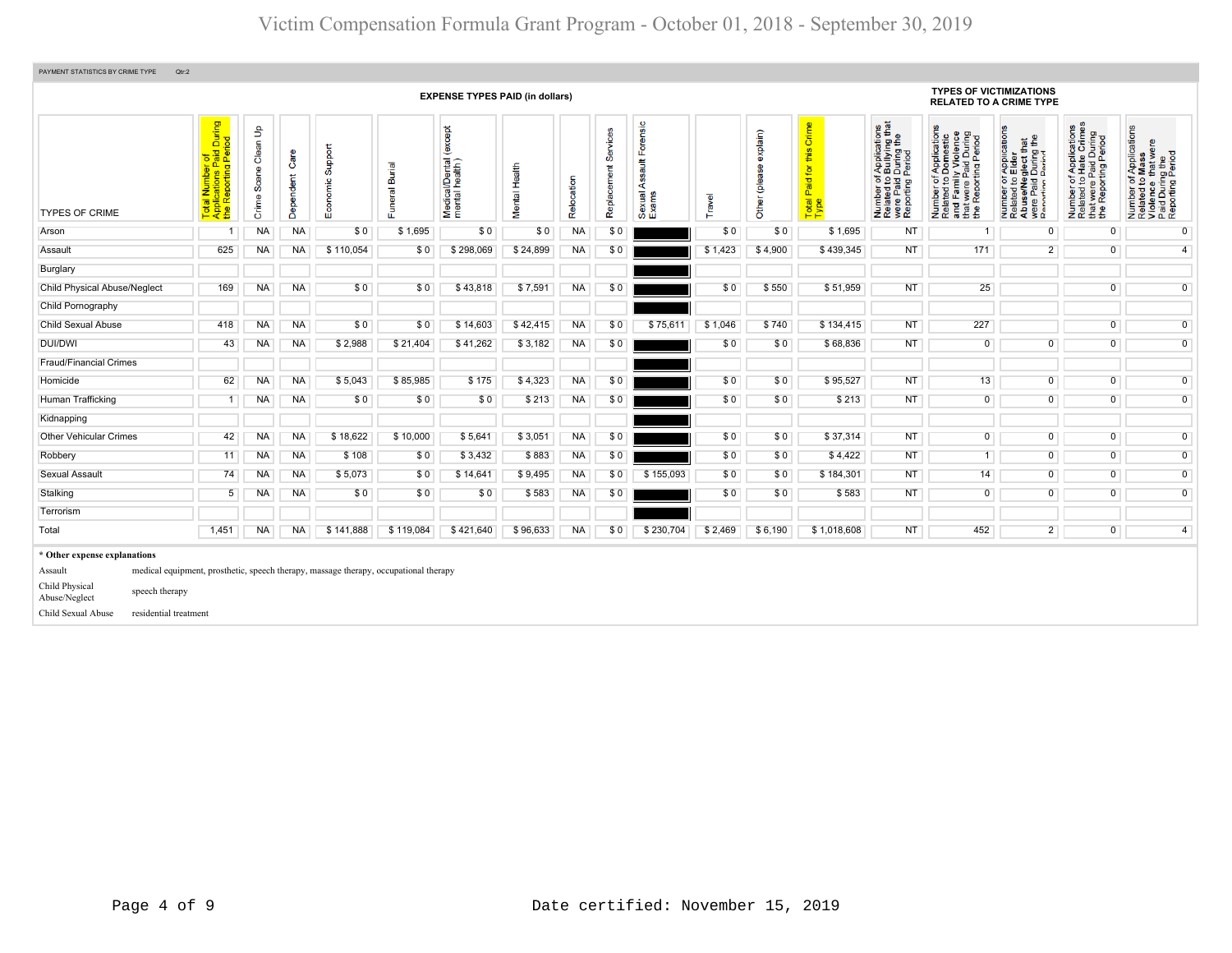|                                     |                                                                     |                                                             |                   |                                     |                     | <b>EXPENSE TYPES PAID (in dollars)</b>    |               |            |                |                                            |         |                              |                                   |                                                                                                                          |                                                                                                                       | <b>TYPES OF VICTIMIZATIONS</b><br><b>RELATED TO A CRIME TYPE</b>                                                                                                    |                                                                                                                                   |                                                                                                        |
|-------------------------------------|---------------------------------------------------------------------|-------------------------------------------------------------|-------------------|-------------------------------------|---------------------|-------------------------------------------|---------------|------------|----------------|--------------------------------------------|---------|------------------------------|-----------------------------------|--------------------------------------------------------------------------------------------------------------------------|-----------------------------------------------------------------------------------------------------------------------|---------------------------------------------------------------------------------------------------------------------------------------------------------------------|-----------------------------------------------------------------------------------------------------------------------------------|--------------------------------------------------------------------------------------------------------|
| <b>TYPES OF CRIME</b>               | Total Number of<br>Applications Paid During<br>the Reporting Period | $\frac{\mathsf{o}}{\mathsf{o}}$<br>Clean<br>Scene<br>Crime: | Care<br>Dependent | Support<br>nomic<br>$\bar{8}$<br>шī | Burial<br>eral<br>ш | (except<br>al/Dental<br>Medical<br>mental | Mental Health | Relocation | だ<br>Replaceme | Forensic<br>ssault<br>₹<br>Sexual<br>Exams | ravel   | explain)<br>8<br>Other (plea | this Crime<br>Paid for<br>Total I | f Applications<br>b Bullying that<br>I During the<br>Period<br>Number of A<br>Related to E<br>were Paid D<br>Reporting P | Number of Applications<br>Related to Domestic<br>and Family Violence<br>that were Paid During<br>the Reporting Period | r Applications<br>Elder<br>) Elder<br>eglect that<br>I During the<br>Period<br>59<br>se/Ne<br>Paid<br>rting<br>Number<br>Related<br>Abuse/N<br>were Pai<br>Reportin | mber of Applications<br>lated to Hate Crimes<br>at were Paid During<br>9 Reporting Period<br>Number<br>Related 1<br>$\frac{1}{2}$ | Number of Applications<br>Related to Mass<br>Violence that were<br>Paid During the<br>Reporting Period |
| Arson                               |                                                                     |                                                             |                   |                                     |                     |                                           |               |            |                |                                            |         |                              |                                   |                                                                                                                          |                                                                                                                       |                                                                                                                                                                     |                                                                                                                                   |                                                                                                        |
| Assault                             | 734                                                                 | <b>NA</b>                                                   | <b>NA</b>         | \$62,638                            | \$0                 | \$293,345                                 | \$30,562      | <b>NA</b>  | \$0            |                                            | \$181   | \$4,728                      | \$391,454                         | <b>NT</b>                                                                                                                | 220                                                                                                                   | $\overline{0}$                                                                                                                                                      | $\overline{0}$                                                                                                                    | $\sqrt{5}$                                                                                             |
| Burglary                            |                                                                     |                                                             |                   |                                     |                     |                                           |               |            |                |                                            |         |                              |                                   |                                                                                                                          |                                                                                                                       |                                                                                                                                                                     |                                                                                                                                   |                                                                                                        |
| <b>Child Physical Abuse/Neglect</b> | 189                                                                 | NA                                                          | NA                | \$0                                 | \$0                 | \$25,113                                  | \$6,321       | <b>NA</b>  | \$0            |                                            | \$93    | \$0                          | \$31,527                          | <b>NT</b>                                                                                                                | 22                                                                                                                    |                                                                                                                                                                     | $\overline{0}$                                                                                                                    | $\mathbf 0$                                                                                            |
| Child Pornography                   |                                                                     |                                                             |                   |                                     |                     |                                           |               |            |                |                                            |         |                              |                                   |                                                                                                                          |                                                                                                                       |                                                                                                                                                                     |                                                                                                                                   |                                                                                                        |
| <b>Child Sexual Abuse</b>           | 485                                                                 | <b>NA</b>                                                   | <b>NA</b>         | \$0                                 | \$0                 | \$35,636                                  | \$46,742      | <b>NA</b>  | \$0            | \$75,060                                   | \$324   | \$0                          | \$157,762                         | <b>NT</b>                                                                                                                | 225                                                                                                                   |                                                                                                                                                                     | $\overline{0}$                                                                                                                    | $\overline{0}$                                                                                         |
| <b>DUI/DWI</b>                      | 29                                                                  | <b>NA</b>                                                   | <b>NA</b>         | \$2,788                             | \$1,802             | \$10,027                                  | \$1,590       | <b>NA</b>  | \$0            |                                            | \$418   | \$0                          | \$16,625                          | <b>NT</b>                                                                                                                | 0                                                                                                                     | $\mathbf 0$                                                                                                                                                         | $\mathbf 0$                                                                                                                       | $\mathbf 0$                                                                                            |
| <b>Fraud/Financial Crimes</b>       |                                                                     |                                                             |                   |                                     |                     |                                           |               |            |                |                                            |         |                              |                                   |                                                                                                                          |                                                                                                                       |                                                                                                                                                                     |                                                                                                                                   |                                                                                                        |
| Homicide                            | 75                                                                  | <b>NA</b>                                                   | <b>NA</b>         | \$2,389                             | \$85,463            | \$0                                       | \$8,418       | <b>NA</b>  | \$0            |                                            | \$544   | \$0                          | \$96,813                          | <b>NT</b>                                                                                                                | 7 <sup>1</sup>                                                                                                        | $\overline{0}$                                                                                                                                                      | $\overline{0}$                                                                                                                    | $\overline{0}$                                                                                         |
| Human Trafficking                   |                                                                     |                                                             |                   |                                     |                     |                                           |               |            |                |                                            |         |                              |                                   |                                                                                                                          |                                                                                                                       |                                                                                                                                                                     |                                                                                                                                   |                                                                                                        |
| Kidnapping                          | $\overline{2}$                                                      | <b>NA</b>                                                   | <b>NA</b>         | \$0                                 | \$0                 | \$359                                     | \$125         | <b>NA</b>  | \$0            |                                            | \$0     | \$0                          | \$484                             | <b>NT</b>                                                                                                                | 1                                                                                                                     | $\overline{0}$                                                                                                                                                      | $\overline{0}$                                                                                                                    | $\mathsf{O}\xspace$                                                                                    |
| <b>Other Vehicular Crimes</b>       | 39                                                                  | <b>NA</b>                                                   | <b>NA</b>         | \$22,765                            | \$5,000             | \$3,325                                   | \$1,136       | <b>NA</b>  | \$0            |                                            | \$0     | \$0                          | \$32,226                          | <b>NT</b>                                                                                                                | $\overline{0}$                                                                                                        | $\overline{0}$                                                                                                                                                      | $\overline{0}$                                                                                                                    | $\overline{0}$                                                                                         |
| Robbery                             | 13                                                                  | <b>NA</b>                                                   | <b>NA</b>         | \$362                               | \$0                 | \$100                                     | \$675         | <b>NA</b>  | \$0            |                                            | \$0     | \$0                          | \$1,137                           | <b>NT</b>                                                                                                                | 1                                                                                                                     | $\overline{0}$                                                                                                                                                      | $\overline{0}$                                                                                                                    | $\mathbf 0$                                                                                            |
| Sexual Assault                      | 98                                                                  | <b>NA</b>                                                   | <b>NA</b>         | \$12,166                            | \$0                 | \$23,803                                  | \$14,963      | <b>NA</b>  | \$0            | \$134,939                                  | \$0     | \$0                          | \$185,870                         | <b>NT</b>                                                                                                                | 15                                                                                                                    | $\overline{0}$                                                                                                                                                      | $\overline{0}$                                                                                                                    | $\overline{0}$                                                                                         |
| Stalking                            | 10                                                                  | NA                                                          | NA                | \$2,400                             | \$0                 | \$0                                       | \$550         | <b>NA</b>  | \$0            |                                            | \$0     | \$0                          | \$2,950                           | <b>NT</b>                                                                                                                | $\overline{4}$                                                                                                        | $\overline{0}$                                                                                                                                                      | $\overline{0}$                                                                                                                    | $\mathbf 0$                                                                                            |
| Terrorism                           |                                                                     |                                                             |                   |                                     |                     |                                           |               |            |                |                                            |         |                              |                                   |                                                                                                                          |                                                                                                                       |                                                                                                                                                                     |                                                                                                                                   |                                                                                                        |
| Total                               | 1,674                                                               | <b>NA</b>                                                   | <b>NA</b>         | \$105,509                           | \$92,265            | \$391,708                                 | \$111,080     | <b>NA</b>  | \$0            | \$209,999                                  | \$1,560 | \$4,728                      | \$916,850                         | <b>NT</b>                                                                                                                | 495                                                                                                                   | $\overline{0}$                                                                                                                                                      | $\overline{0}$                                                                                                                    | 5 <sup>1</sup>                                                                                         |
| * Other expense explanations        |                                                                     |                                                             |                   |                                     |                     |                                           |               |            |                |                                            |         |                              |                                   |                                                                                                                          |                                                                                                                       |                                                                                                                                                                     |                                                                                                                                   |                                                                                                        |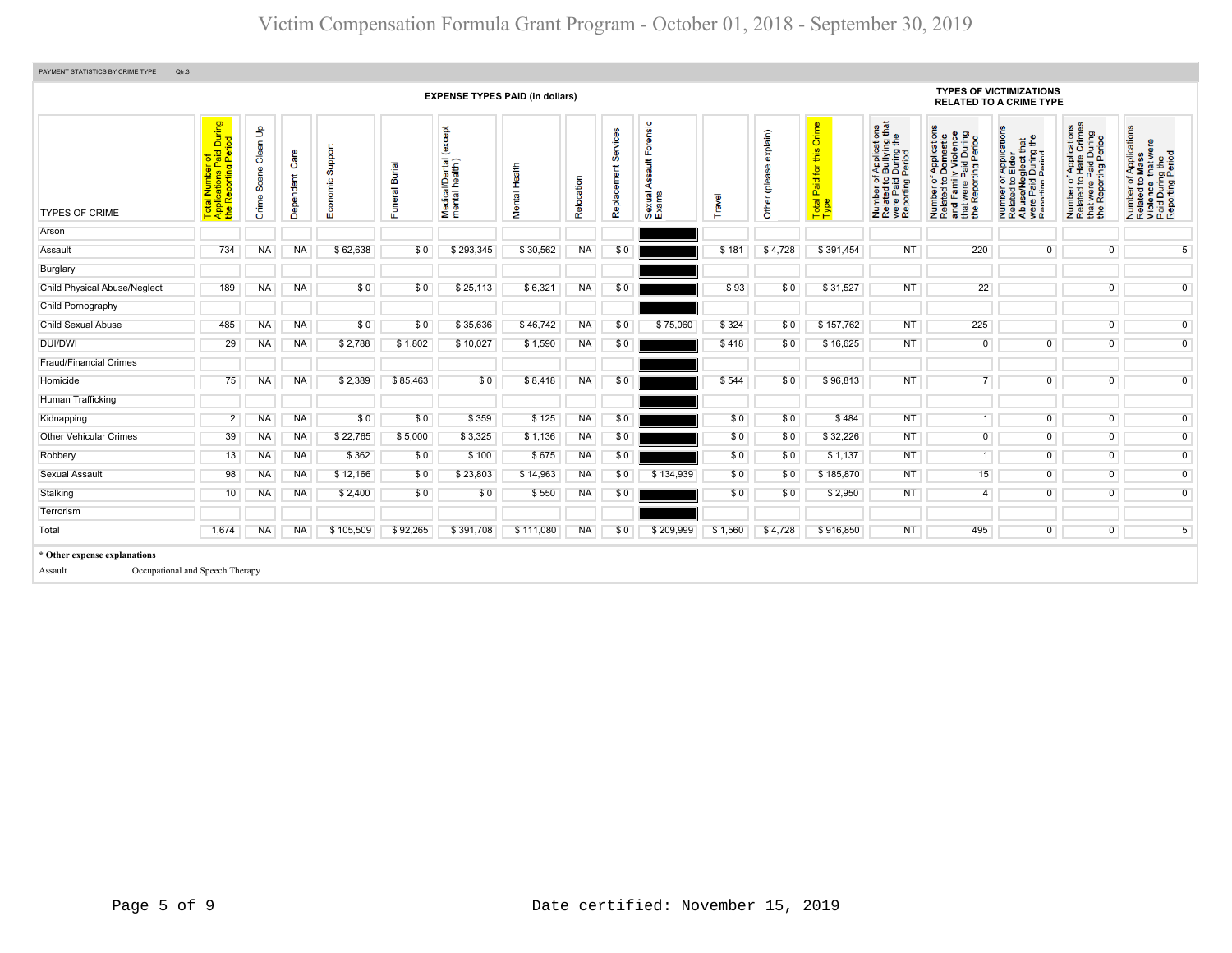| PAYMENT STATISTICS BY CRIME TYPE | Qtr:4                                                                        |                                                                                           |                                   |                   |                     |                |                                              |               |            |                         |                                        |         |                           |                                                                    |                                                                                                                                         |                                                                                                                             |                                                                                                                                                  |                                                                                                                      |                                                                                                        |  |  |  |  |  |  |  |  |
|----------------------------------|------------------------------------------------------------------------------|-------------------------------------------------------------------------------------------|-----------------------------------|-------------------|---------------------|----------------|----------------------------------------------|---------------|------------|-------------------------|----------------------------------------|---------|---------------------------|--------------------------------------------------------------------|-----------------------------------------------------------------------------------------------------------------------------------------|-----------------------------------------------------------------------------------------------------------------------------|--------------------------------------------------------------------------------------------------------------------------------------------------|----------------------------------------------------------------------------------------------------------------------|--------------------------------------------------------------------------------------------------------|--|--|--|--|--|--|--|--|
|                                  |                                                                              |                                                                                           |                                   |                   |                     |                | <b>EXPENSE TYPES PAID (in dollars)</b>       |               |            |                         |                                        |         |                           |                                                                    |                                                                                                                                         | <b>TYPES OF VICTIMIZATIONS</b><br><b>RELATED TO A CRIME TYPE</b>                                                            |                                                                                                                                                  |                                                                                                                      |                                                                                                        |  |  |  |  |  |  |  |  |
| <b>TYPES OF CRIME</b>            |                                                                              | tal Number of<br>plications Paid During<br>• Reporting Period<br>Total<br>Applic<br>the R | Clean Up<br>Scene<br><b>Crime</b> | Care<br>Dependent | Support<br>Economic | Funeral Burial | except<br>Medical/Dental (<br>mental health) | Mental Health | Relocation | Services<br>Replacement | Forensic<br>Assault<br>Sexual<br>Exams | Travel  | explain)<br>Other (please | Crime<br>this<br>$\overline{\mathbf{r}}$<br>Paid:<br>Total<br>Type | rf Applications<br>b Bullying that<br>I During the<br>Period<br>Number of <i>I</i><br>Related to <b>I</b><br>were Paid L<br>Reporting F | Number of Applications<br>Related to Domestic<br>and Family Violence<br>that were Paid During<br>the Reporting Period<br>59 | r Application<br>Elder<br>glect that<br>During the<br>Period<br>52<br>Number of<br>Related to<br>Abuse/Neg<br>were Paid I<br>Reporting Reporting | Applications<br>Hate Crimes<br>that were Paid During<br>the Reporting Period<br>$5\overline{2}$<br>Number<br>Related | Number of Applications<br>Related to Mass<br>Violence that were<br>Paid During the<br>Reporting Period |  |  |  |  |  |  |  |  |
| Arson                            |                                                                              |                                                                                           |                                   |                   |                     |                |                                              |               |            |                         |                                        |         |                           |                                                                    |                                                                                                                                         |                                                                                                                             |                                                                                                                                                  |                                                                                                                      |                                                                                                        |  |  |  |  |  |  |  |  |
| Assault                          |                                                                              | 667                                                                                       | <b>NA</b>                         | <b>NA</b>         | \$34,121            | \$5,000        | \$259,069                                    | \$23,792      | <b>NA</b>  | \$0                     |                                        | \$455   | \$6,874                   | \$329,311                                                          | <b>NT</b>                                                                                                                               | 282                                                                                                                         | $\overline{0}$                                                                                                                                   | $\overline{0}$                                                                                                       | $\overline{4}$                                                                                         |  |  |  |  |  |  |  |  |
| Burglary                         |                                                                              |                                                                                           |                                   |                   |                     |                |                                              |               |            |                         |                                        |         |                           |                                                                    |                                                                                                                                         |                                                                                                                             |                                                                                                                                                  |                                                                                                                      |                                                                                                        |  |  |  |  |  |  |  |  |
| Child Physical Abuse/Neglect     |                                                                              | 253                                                                                       | <b>NA</b>                         | <b>NA</b>         | \$0                 | \$0            | \$45,419                                     | \$8,334       | <b>NA</b>  | \$0                     |                                        | \$0     | \$14                      | \$53,766                                                           | <b>NT</b>                                                                                                                               | 42                                                                                                                          |                                                                                                                                                  | $\overline{0}$                                                                                                       | $\overline{0}$                                                                                         |  |  |  |  |  |  |  |  |
| Child Pornography                |                                                                              |                                                                                           |                                   |                   |                     |                |                                              |               |            |                         |                                        |         |                           |                                                                    |                                                                                                                                         |                                                                                                                             |                                                                                                                                                  |                                                                                                                      |                                                                                                        |  |  |  |  |  |  |  |  |
| <b>Child Sexual Abuse</b>        |                                                                              | 638                                                                                       | <b>NA</b>                         | <b>NA</b>         | \$0                 | \$0            | \$26,063                                     | \$56,606      | <b>NA</b>  | \$0                     | \$94,988                               | \$76    | \$572                     | \$178,305                                                          | <b>NT</b>                                                                                                                               | 302                                                                                                                         |                                                                                                                                                  | $\overline{0}$                                                                                                       | $\overline{0}$                                                                                         |  |  |  |  |  |  |  |  |
| <b>DUI/DWI</b>                   |                                                                              | 94                                                                                        | <b>NA</b>                         | <b>NA</b>         | \$3,441             | \$22,960       | \$25,487                                     | \$100         | <b>NA</b>  | \$0                     |                                        | \$0     | \$383                     | \$52,370                                                           | <b>NT</b>                                                                                                                               | $\mathbf 0$                                                                                                                 | $\overline{0}$                                                                                                                                   | $\overline{0}$                                                                                                       | $\overline{0}$                                                                                         |  |  |  |  |  |  |  |  |
| <b>Fraud/Financial Crimes</b>    |                                                                              |                                                                                           |                                   |                   |                     |                |                                              |               |            |                         |                                        |         |                           |                                                                    |                                                                                                                                         |                                                                                                                             |                                                                                                                                                  |                                                                                                                      |                                                                                                        |  |  |  |  |  |  |  |  |
| Homicide                         |                                                                              | 75                                                                                        | <b>NA</b>                         | <b>NA</b>         | \$398               | \$76,945       | \$355                                        | \$5,575       | <b>NA</b>  | \$0                     |                                        | \$419   | \$0                       | \$83,693                                                           | <b>NT</b>                                                                                                                               | 9                                                                                                                           | $\overline{0}$                                                                                                                                   | $\overline{0}$                                                                                                       | $\overline{0}$                                                                                         |  |  |  |  |  |  |  |  |
| Human Trafficking                |                                                                              |                                                                                           |                                   |                   |                     |                |                                              |               |            |                         |                                        |         |                           |                                                                    |                                                                                                                                         |                                                                                                                             |                                                                                                                                                  |                                                                                                                      |                                                                                                        |  |  |  |  |  |  |  |  |
| Kidnapping                       |                                                                              | $\overline{4}$                                                                            | <b>NA</b>                         | <b>NA</b>         | \$0                 | \$0            | \$497                                        | \$0           | <b>NA</b>  | \$0                     |                                        | \$0     | \$0                       | \$497                                                              | <b>NT</b>                                                                                                                               | $2^{\circ}$                                                                                                                 | $\overline{0}$                                                                                                                                   | $\overline{0}$                                                                                                       | $\overline{0}$                                                                                         |  |  |  |  |  |  |  |  |
| <b>Other Vehicular Crimes</b>    |                                                                              | 77                                                                                        | <b>NA</b>                         | <b>NA</b>         | \$23,627            | \$11,585       | \$52,182                                     | \$606         | <b>NA</b>  | \$0                     |                                        | \$208   | \$1,193                   | \$89,402                                                           | <b>NT</b>                                                                                                                               | $\overline{0}$                                                                                                              | $\overline{0}$                                                                                                                                   | $\overline{0}$                                                                                                       | $\overline{0}$                                                                                         |  |  |  |  |  |  |  |  |
| Robbery                          |                                                                              | 4                                                                                         | <b>NA</b>                         | <b>NA</b>         | \$12,657            | \$0            | \$0                                          | \$1,238       | <b>NA</b>  | \$0                     |                                        | \$0     | \$0                       | \$13,894                                                           | <b>NT</b>                                                                                                                               | $\mathbf 0$                                                                                                                 | $\overline{0}$                                                                                                                                   | $\overline{0}$                                                                                                       | $\overline{0}$                                                                                         |  |  |  |  |  |  |  |  |
| <b>Sexual Assault</b>            |                                                                              | 86                                                                                        | <b>NA</b>                         | <b>NA</b>         | \$15,484            | \$0            | \$10,732                                     | \$12,230      | <b>NA</b>  | \$0                     | \$161,446                              | \$0     | \$210                     | \$200,103                                                          | <b>NT</b>                                                                                                                               | 12                                                                                                                          | $\overline{0}$                                                                                                                                   | $\overline{0}$                                                                                                       | $\overline{0}$                                                                                         |  |  |  |  |  |  |  |  |
| Stalking                         |                                                                              |                                                                                           |                                   |                   |                     |                |                                              |               |            |                         |                                        |         |                           |                                                                    |                                                                                                                                         |                                                                                                                             |                                                                                                                                                  |                                                                                                                      |                                                                                                        |  |  |  |  |  |  |  |  |
| Terrorism                        |                                                                              |                                                                                           |                                   |                   |                     |                |                                              |               |            |                         |                                        |         |                           |                                                                    |                                                                                                                                         |                                                                                                                             |                                                                                                                                                  |                                                                                                                      |                                                                                                        |  |  |  |  |  |  |  |  |
| Total                            |                                                                              | 1,898                                                                                     | <b>NA</b>                         | <b>NA</b>         | \$89,728            | \$116,490      | \$419,805                                    | \$108,479     | <b>NA</b>  | \$0                     | \$256,435                              | \$1,158 | \$9,246                   | \$1,001,341                                                        | <b>NT</b>                                                                                                                               | 649                                                                                                                         | $\overline{0}$                                                                                                                                   | $\overline{0}$                                                                                                       | $\overline{4}$                                                                                         |  |  |  |  |  |  |  |  |
| * Other expense explanations     |                                                                              |                                                                                           |                                   |                   |                     |                |                                              |               |            |                         |                                        |         |                           |                                                                    |                                                                                                                                         |                                                                                                                             |                                                                                                                                                  |                                                                                                                      |                                                                                                        |  |  |  |  |  |  |  |  |
| Assault                          | Chiropractic services, occupational therapy, massage therapy, speech therapy |                                                                                           |                                   |                   |                     |                |                                              |               |            |                         |                                        |         |                           |                                                                    |                                                                                                                                         |                                                                                                                             |                                                                                                                                                  |                                                                                                                      |                                                                                                        |  |  |  |  |  |  |  |  |
| Child Physical<br>Abuse/Neglect  | Speech Therapy                                                               |                                                                                           |                                   |                   |                     |                |                                              |               |            |                         |                                        |         |                           |                                                                    |                                                                                                                                         |                                                                                                                             |                                                                                                                                                  |                                                                                                                      |                                                                                                        |  |  |  |  |  |  |  |  |
| Child Sexual Abuse               | Massage therapy, residential treatment                                       |                                                                                           |                                   |                   |                     |                |                                              |               |            |                         |                                        |         |                           |                                                                    |                                                                                                                                         |                                                                                                                             |                                                                                                                                                  |                                                                                                                      |                                                                                                        |  |  |  |  |  |  |  |  |
| DUI/DWI                          | Chiropractic services                                                        |                                                                                           |                                   |                   |                     |                |                                              |               |            |                         |                                        |         |                           |                                                                    |                                                                                                                                         |                                                                                                                             |                                                                                                                                                  |                                                                                                                      |                                                                                                        |  |  |  |  |  |  |  |  |
| Other Vehicular<br>Crimes        | Speech therapy, massage therapy, occupational therapy, chiropractic services |                                                                                           |                                   |                   |                     |                |                                              |               |            |                         |                                        |         |                           |                                                                    |                                                                                                                                         |                                                                                                                             |                                                                                                                                                  |                                                                                                                      |                                                                                                        |  |  |  |  |  |  |  |  |
| Sexual Assault                   |                                                                              |                                                                                           |                                   |                   |                     |                |                                              |               |            |                         |                                        |         |                           |                                                                    |                                                                                                                                         |                                                                                                                             | Massage therapy                                                                                                                                  |                                                                                                                      |                                                                                                        |  |  |  |  |  |  |  |  |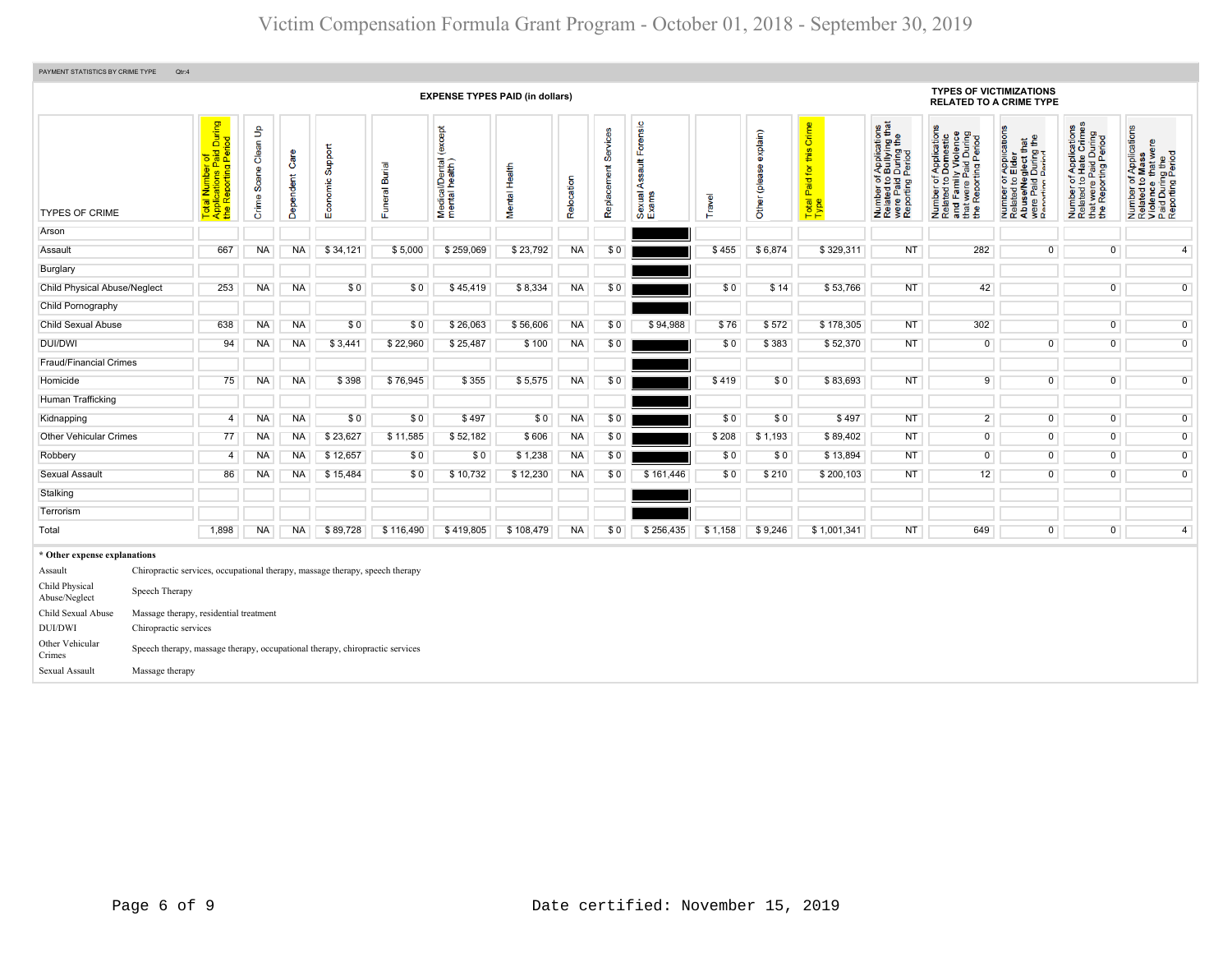| PAYMENT STATISTICS BY CRIME TYPE - Aggregated |                                                                                                |                            |                   |                     |                                               |                                            |                  |            |              |                                                   |          |                              |                                                                   |                                                                                                                                          |                                                                                                                                                                     |                                                                                                                                          |                                                                                                                                                  |                                                                                                                             |
|-----------------------------------------------|------------------------------------------------------------------------------------------------|----------------------------|-------------------|---------------------|-----------------------------------------------|--------------------------------------------|------------------|------------|--------------|---------------------------------------------------|----------|------------------------------|-------------------------------------------------------------------|------------------------------------------------------------------------------------------------------------------------------------------|---------------------------------------------------------------------------------------------------------------------------------------------------------------------|------------------------------------------------------------------------------------------------------------------------------------------|--------------------------------------------------------------------------------------------------------------------------------------------------|-----------------------------------------------------------------------------------------------------------------------------|
|                                               | <b>EXPENSE TYPES PAID (in dollars)</b>                                                         |                            |                   |                     |                                               |                                            |                  |            |              |                                                   |          |                              |                                                                   |                                                                                                                                          | <b>TYPES OF VICTIMIZATIONS</b><br><b>RELATED TO A CRIME TYPE</b>                                                                                                    |                                                                                                                                          |                                                                                                                                                  |                                                                                                                             |
| <b>TYPES OF CRIME</b>                         | During<br>iod<br>$\sigma$<br>ᅘᅀ<br>$\mathbf{a}$<br>$\overline{a}$<br>ź<br>œ<br>$\ddot{\sigma}$ | Clean Up<br>Scene<br>Crime | Care<br>Dependent | Support<br>ie<br>пī | Burial<br>$\overline{\mathfrak{a}}$<br>s<br>п | except<br>Medical/Dental<br>mental health) | Health<br>Mental | Relocation | ၯ<br>Replace | Forensic<br>$\frac{4}{3}$<br>∢<br>Sexual<br>Exams | ravel    | exp(ain)<br>(plea<br>ិច<br>흉 | Crime<br>this<br>$\overline{\mathsf{a}}$<br>Paid<br>Total<br>Type | ications<br>ring that<br>f Application<br>bullying the<br>Period<br>Period<br>5 º<br>Number of<br>Related to<br>were Paid<br>Reporting I | of Applications<br>co Domestic<br>illy Violence<br>Paid During<br>rting Period<br>৳<br>$\circ$<br>Number of<br>Related to<br>and Famil<br>that were I<br>the Report | cation<br>that<br>g the<br>isect the<br>During<br>Appli<br>Elde<br>59<br>e/Ne<br>Number<br>Related t<br>Abuse/N<br>were Pai<br>Reporting | Applications<br>Hate Crimes<br>During<br>Period<br>a.<br>Paid<br>ting F<br>$\overline{5}$ $\overline{9}$<br>t were<br>Number<br>Related<br>the i | f Applications<br>Mass<br>Number of Applicat<br>Related to Mass<br>Violence that wer<br>Paid During the<br>Reporting Period |
| Arson                                         | 8                                                                                              | <b>NA</b>                  | <b>NA</b>         | \$0                 | \$1,695                                       | \$18,041                                   | \$0              | <b>NA</b>  | \$0          |                                                   | \$0      | \$0                          | \$19,736                                                          | <b>NT</b>                                                                                                                                | 1                                                                                                                                                                   | $\overline{0}$                                                                                                                           | $\overline{0}$                                                                                                                                   | $\overline{0}$                                                                                                              |
| Assault                                       | 2,651                                                                                          | <b>NA</b>                  | <b>NA</b>         | \$335,599           | \$5,000                                       | \$1,068,801                                | \$101,900        | <b>NA</b>  | \$0          |                                                   | \$2.735  | \$16,714                     | \$1,530,748                                                       | <b>NT</b>                                                                                                                                | 891                                                                                                                                                                 | $2^{\circ}$                                                                                                                              | $\overline{0}$                                                                                                                                   | 13                                                                                                                          |
| Burglary                                      |                                                                                                |                            |                   |                     |                                               |                                            |                  |            |              |                                                   |          |                              |                                                                   |                                                                                                                                          |                                                                                                                                                                     |                                                                                                                                          |                                                                                                                                                  |                                                                                                                             |
| <b>Child Physical Abuse/Neglect</b>           | 765                                                                                            | NA                         | <b>NA</b>         | \$600               | \$4,495                                       | \$153,061                                  | \$31,321         | <b>NA</b>  | \$0          |                                                   | \$528    | \$1,176                      | \$191,181                                                         | <b>NT</b>                                                                                                                                | 107                                                                                                                                                                 |                                                                                                                                          | $\overline{0}$                                                                                                                                   | $\overline{0}$                                                                                                              |
| Child Pornography                             |                                                                                                |                            |                   |                     |                                               |                                            |                  |            |              |                                                   |          |                              |                                                                   |                                                                                                                                          |                                                                                                                                                                     |                                                                                                                                          |                                                                                                                                                  |                                                                                                                             |
| <b>Child Sexual Abuse</b>                     | 1,925                                                                                          | NA                         | <b>NA</b>         | \$0                 | \$0                                           | \$87,968                                   | \$179,942        | <b>NA</b>  | \$0          | \$299,909                                         | \$1,445  | \$1,312                      | \$570,577                                                         | <b>NT</b>                                                                                                                                | 983                                                                                                                                                                 |                                                                                                                                          | $\overline{0}$                                                                                                                                   | $\overline{0}$                                                                                                              |
| <b>DUI/DWI</b>                                | 197                                                                                            | NA                         | <b>NA</b>         | \$13,031            | \$66,973                                      | \$80,842                                   | \$7,622          | <b>NA</b>  | \$0          |                                                   | \$418    | \$383                        | \$169,268                                                         | <b>NT</b>                                                                                                                                | $\overline{0}$                                                                                                                                                      | $\overline{0}$                                                                                                                           | $\overline{0}$                                                                                                                                   | $\overline{0}$                                                                                                              |
| <b>Fraud/Financial Crimes</b>                 |                                                                                                |                            |                   |                     |                                               |                                            |                  |            |              |                                                   |          |                              |                                                                   |                                                                                                                                          |                                                                                                                                                                     |                                                                                                                                          |                                                                                                                                                  |                                                                                                                             |
| Homicide                                      | 310                                                                                            | NA                         | <b>NA</b>         | \$17.630            | \$346,164                                     | \$2,300                                    | \$28,535         | <b>NA</b>  | \$0          |                                                   | \$6,678  | \$0                          | \$401,307                                                         | <b>NT</b>                                                                                                                                | 44                                                                                                                                                                  | $\overline{0}$                                                                                                                           | $\overline{0}$                                                                                                                                   | $\overline{0}$                                                                                                              |
| Human Trafficking                             |                                                                                                | <b>NA</b>                  | <b>NA</b>         | \$0                 | \$0                                           | \$0                                        | \$213            | <b>NA</b>  | \$0          |                                                   | \$0      | \$0                          | \$213                                                             | <b>NT</b>                                                                                                                                | $\mathbf 0$                                                                                                                                                         | $\overline{0}$                                                                                                                           | $\overline{0}$                                                                                                                                   | $\overline{0}$                                                                                                              |
| Kidnapping                                    | 12                                                                                             | NA                         | <b>NA</b>         | \$0                 | \$0                                           | \$2,422                                    | \$1,275          | <b>NA</b>  | \$0          |                                                   | \$0      | \$0                          | \$3,697                                                           | <b>NT</b>                                                                                                                                | $5\overline{)}$                                                                                                                                                     | $\overline{0}$                                                                                                                           | $\overline{0}$                                                                                                                                   | $\overline{0}$                                                                                                              |
| Other Vehicular Crimes                        | 188                                                                                            | <b>NA</b>                  | <b>NA</b>         | \$72,000            | \$36,585                                      | \$67,001                                   | \$5,033          | <b>NA</b>  | \$0          |                                                   | \$208    | \$1,193                      | \$182,021                                                         | <b>NT</b>                                                                                                                                | $\mathbf 0$                                                                                                                                                         | $\mathsf{O}\xspace$                                                                                                                      | $\overline{0}$                                                                                                                                   | $\overline{0}$                                                                                                              |
| Robbery                                       | 36                                                                                             | NA                         | <b>NA</b>         | \$15,283            | \$0                                           | \$4,635                                    | \$2,795          | <b>NA</b>  | \$0          |                                                   | \$0      | \$0                          | \$22,712                                                          | <b>NT</b>                                                                                                                                | $\overline{2}$                                                                                                                                                      | $\overline{0}$                                                                                                                           | $\overline{0}$                                                                                                                                   | $\overline{0}$                                                                                                              |
| Sexual Assault                                | 337                                                                                            | NA                         | <b>NA</b>         | \$36,364            | \$0                                           | \$55,577                                   | \$43,070         | <b>NA</b>  | \$0          | \$558,959                                         | \$147    | \$210                        | \$694,328                                                         | <b>NT</b>                                                                                                                                | 50                                                                                                                                                                  | $\overline{0}$                                                                                                                           | $\overline{0}$                                                                                                                                   | $\overline{0}$                                                                                                              |
| Stalking                                      | 20                                                                                             | NA                         | <b>NA</b>         | \$2,400             | \$0                                           | \$0                                        | \$1,691          | NA         | \$0          |                                                   | \$0      | \$0                          | \$4,091                                                           | <b>NT</b>                                                                                                                                | $\overline{4}$                                                                                                                                                      | $\overline{0}$                                                                                                                           | $\overline{0}$                                                                                                                                   | $\overline{0}$                                                                                                              |
| Terrorism                                     |                                                                                                |                            |                   |                     |                                               |                                            |                  |            |              |                                                   |          |                              |                                                                   |                                                                                                                                          |                                                                                                                                                                     |                                                                                                                                          |                                                                                                                                                  |                                                                                                                             |
| Total                                         | 6,450                                                                                          | <b>NA</b>                  | <b>NA</b>         | \$492,907           | \$460,912                                     | \$1,540,648                                | \$403,397        | <b>NA</b>  | \$0          | \$858,869                                         | \$12,160 | \$20,987                     | \$3,789,879                                                       | <b>NT</b>                                                                                                                                | 2,087                                                                                                                                                               | 2 <sup>1</sup>                                                                                                                           | $\overline{0}$                                                                                                                                   | 13                                                                                                                          |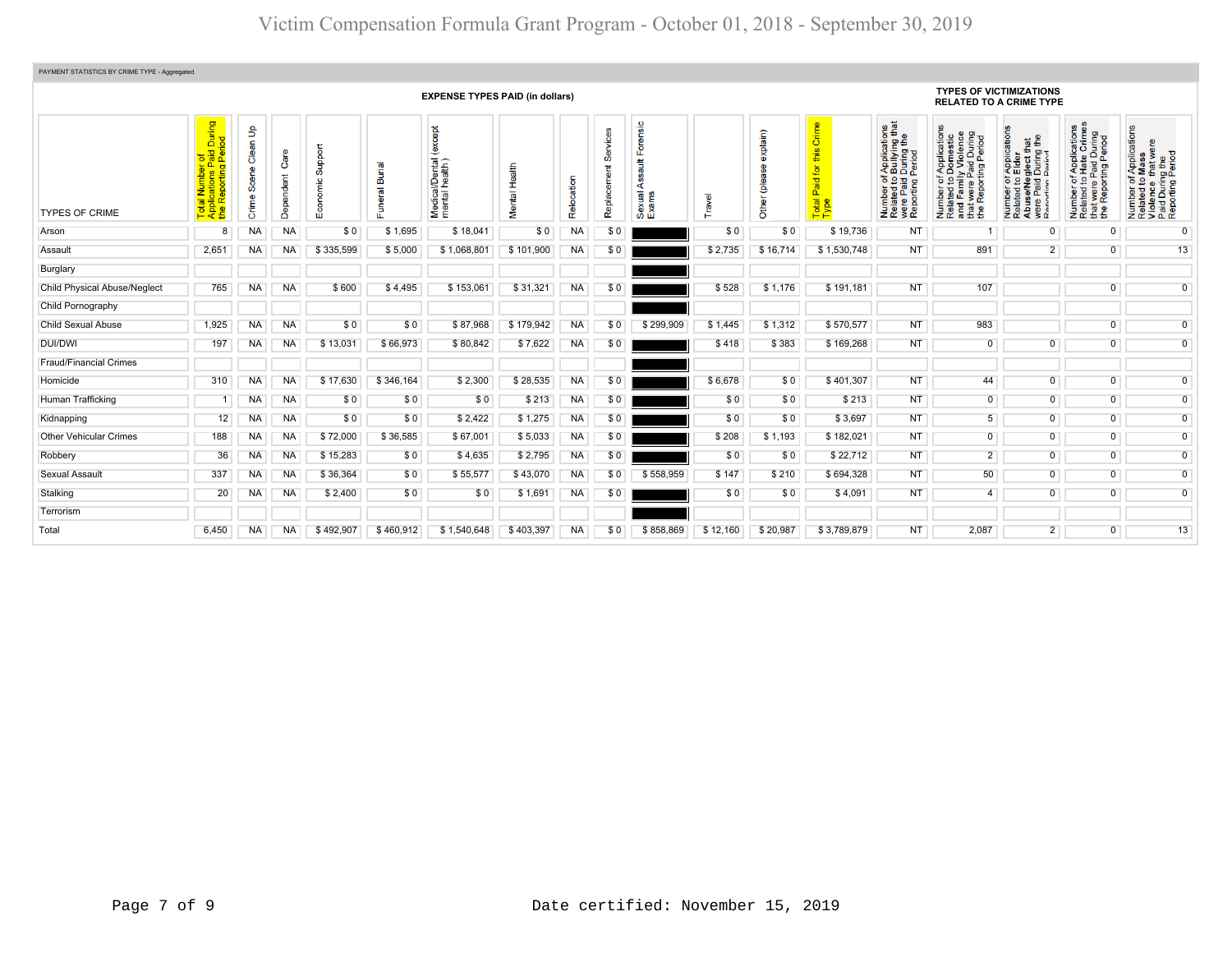# NARRATIVE QUESTIONS

# 1.

# **Please explain any significant change in the number of applications received during the reporting period.**

During this reporting period the Oregon Crime Victims' Compensation program saw a slight increase in the number of applications submitted by Oregon crime victims and their family members. The Program received 4.7% more applications this year when compared to the total number of applications received last year. The Program also saw an increase in Sexual Assault Forensic Examination (SAFE) applications this reporting period. The number of SAFE applications received increased by 7.8% over last year.

#### 2. **The average length of time to process an application for claim eligibility for compensation**

Count days from time of receipt of application to decision. 90

Please explain your state's procedure for processing an application for claim eligibility, from time of receipt of application to decision. Once an application for compensation is received by the department it is assigned and claim number and a claims specialist requests documentation from various agencies such as law enforcement, Department of Child Protective Services and child assessment centers. The specialist may also be sending requests for information to employers, medical practitioners or funeral providers. In some cases additional information may be obtained through the Oregon Judicial Departments on line court system. The Program has access to criminal and civil cases and is able to upload documents such as indictments or protective orders directly from the court into our case management system. Once all investigatory reports or documents are received, the claim is forwarded to a Claims Examiner for review. The claims examiners review the information in the claim file in order to determine if the request for compensation meets the statutory eligibility criteria for approval. If the claim is accepted and compensation awarded, the claims examiner will send a Determination Order and Notice of Approval to the victim or claimant. If the request for compensation is denied, the examiner will draft a Determination Order and Notice of Denial. This order will state the findings of fact and the statutory reasons the claim cannot be approved. In most cases, claim eligibility determinations are made with in 90 or less. Once a claim is accepted any bills in the file will be reviewed for crime related treatment and if appropriate, payments will be made on behalf of the victim.

#### 3. **Does your state have a victim satisfaction survey?**

No

### 4. **Please describe any emerging/major issues or notable trends that were encountered in your state that had an impact on your program's ability to meet the needs of crime victims during the reporting period.**

There were no emerging issues during this reporting period.

#### 5. **Please describe in detail efforts taken to serve Victims of Federal Crime during the reporting period.**

The Program has had an exceptional working relationship with the Oregon FBI victim specialists and the Oregon US Attorney's Office victim specialists for several [years.If](https://years.If) the compensation program receives an application that indicates a federal crime CVSSD staff will contact the victim advocates at the US attorney's office or the FBI for information regarding the criminal case. In most instances, there will not be a report available, however the Oregon Program, together with the FBI victim specialists, created a submission form years ago that is filled out by the investigating agent(s) and then forwarded to our office in order for the claims examiner to make a determination regarding eligibility. The advocates with the US Attorney's office and the FBI are excellent resources for victims of federal crimes in Oregon and they make every effort to contact CVSSD staff prior to assisting with the submission of an application from a victim of a federal crime.

### 6. **Please describe any notable activities during the reporting period that improved the process of victim compensation services.**

The Oregon Crime Victims' Compensation Program continues to improve our on line submission of applications for victims and their family members. Victims are currently able to submit their applications on line. Those applications are received within minutes of hitting the submission button. The Program has continued to make modifications to improve the portal in order to make it intuitive and convenient for victim and advocates who might be assisting a victim with a compensation application. The Program also has a tutorial on our web site to assist victims and applicants with registering in the portal. The Program has also been working on an on line compensation training that will be available in early 2020. This on line training will be available to new advocates who have been unable to attend one of CVSSD's quarterly compensation trainings and who might require information regarding the compensation program prior to the next "in person" training date. This on line training may also serve as a compensation "refresher" for advocates who have not attended a compensation training in the last two years. While the on-line training will not take the place of the "in person" training, it will serve as a tool to help advocates navigate the compensation program rules and statutory requirements before they are able to attend a full day training.

### 7. **Please describe in detail ways in which your state used VOCA Administrative funds and the impact of these funds on the state's ability to improve victim compensation services during the reporting period.**